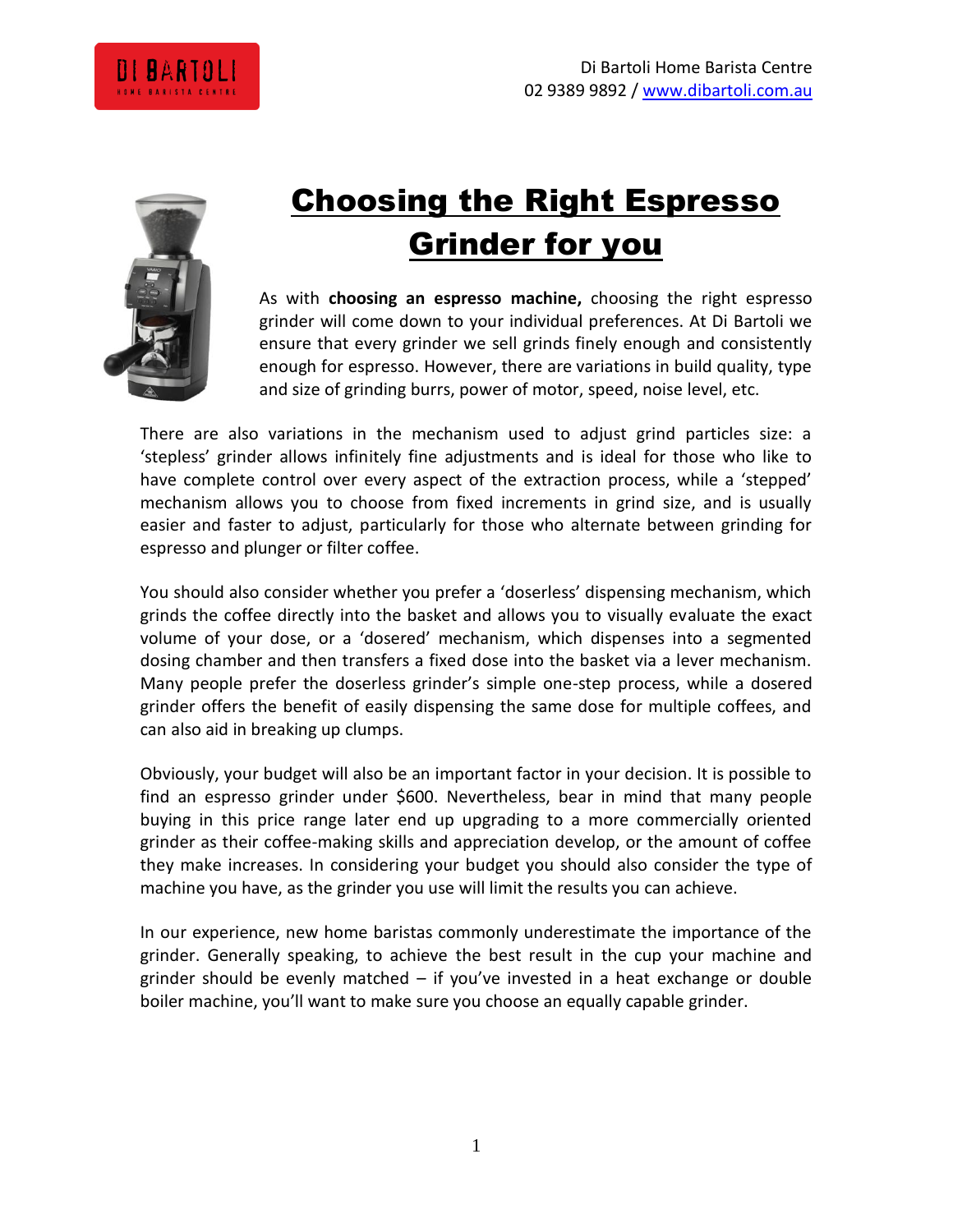

### **Why do I need a burr grinder for espresso?**

Espresso extraction uses pressure to force water through ground coffee. If the size of the particles is inconsistent, water will find the path of least resistance, creating 'channels', and is not able to evenly extract the full range of soluble particles which carry the flavour. This results in inferior coffee, with either a bitter or watery flavour. With a consistent and precise grind, on the other hand, the resistance is equal throughout the 'puck' (the disc of ground coffee in the basket). This results in a more even flow of water across the puck and a more even extraction from each particle, allowing for a superior cup with balanced flavour and thick crema.

A burr grinder has a true grinding or squashing action which quickly produces the precise and consistent distribution of particle sizes required for even espresso extraction. Flat burrs have powerful motors, and tend to grind very finely, while conical burrs have a shape which gives excellent heat distribution.

A blade grinder does not really grind, but slashes the beans into smaller and smaller particles, somewhat like a food processor. This results in an uneven mix of fine powder and large chunks, making good espresso extraction impossible. Another problem with blade grinders is that they generate a lot of heat which tends to burn the grinds, leaving a burnt, metallic taste. For this reason, we do not stock blade grinders at Di Bartoli.

## **Price Level \$300-\$600**

A grinder under \$600 is normally best suited to a low coffee volume scenario (2-3 cups per day) and is likely to involve a degree of compromise, whether on longevity, ability to cope with high volume of beans, grind precision, speed or noise. To help you make the best choice within this category, we would normally require a good understanding of your domestic scenario to help establish your priorities: what is crucially important, and where you are happy to compromise?

**Doserless:** on a more general note, if precision of grind size is your top priority (being mainly an espresso drinker) you should consider **[Ascaso I-mini](http://dibartoli.com.au/ascaso-i-mini-grinder/)**. This grinder has a micrometric worm drive that allows very small increments in grind size, giving you the potential to work out more accurately that espresso variable to improve the overall flavour in your cup.

Overall, the **Ascaso I-mini** represents great value for money in this price point - not only for its precision, but also for its small footprint (ideal for limited bench space), its stability, and its sleek look, which complements any stainless steel machine.

This grinder will not be ideal, however, if you need to alter your grind size frequently (such as alternating between espresso and plunger, stove top, percolator or Decaf / Turkish coffees). Since grind adjustment involves turning the worm gear back and forth to achieve a coarser or finer grind, and there are no visible indicators to guide your settings, achieving an accurate grind size is likely to be time-consuming and involve significant wastage of beans.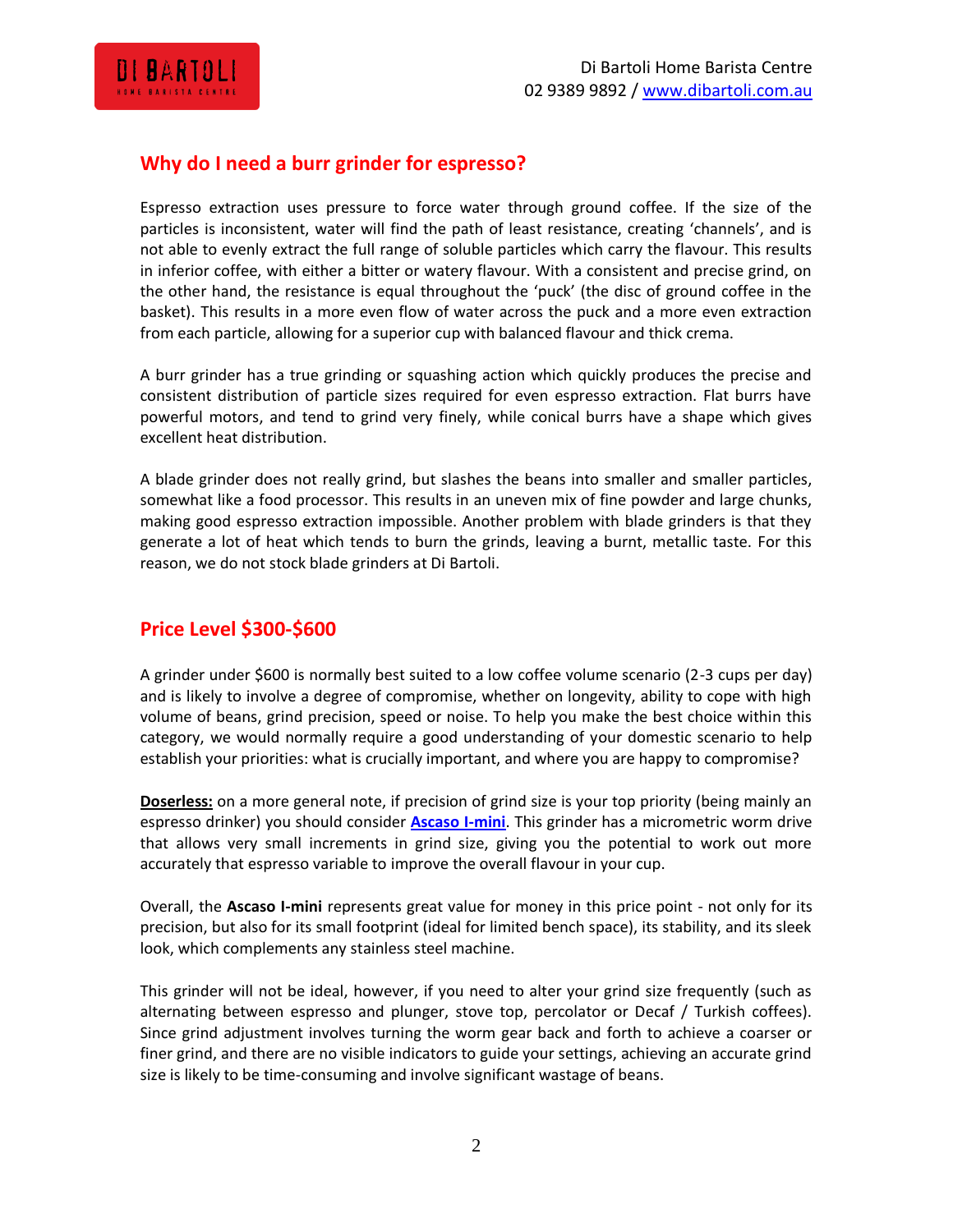

If your priority is ease of use, you may wish to consider the **[Rancilio](http://dibartoli.com.au/rancilio-rocky-doserless-grinder/) Rocky** or the **[Isomac](http://dibartoli.com.au/isomac-granmacinino-grinder/)  [Granmacinino](http://dibartoli.com.au/isomac-granmacinino-grinder/)**, as both grinders feature a stepped mechanism allowing an easy and quick adjustment between different particles grind sizes. **The Rancilio Rocky** has a better motor than the Isomac **Granmacinino**, and is more robust, with 58mm flat burrs (vs 38mm conical blades in the Isomac). However, some people prefer the **Isomac**'s attractive stainless steel body and chute and its small footprint.

**Doser:** If your priority is a doser grinder, we suggest you look at the \$600+ grinders. The majority of these feature a good quality doser mechanism which not only minimizes clumping, but also sweeps clean the chambers and allows good dose adjustment (6-9g per chamber). Under the \$600, you will find models like **Rancilio [Rocky Doser](http://dibartoli.com.au/rancilio-rocky-grinder-with-doser/)**, feels sturdier in the hand, though don't offer dose adjustment and in comparison with the fully commercial grinders, has a lower sweeping rate.

Another good grinder under the \$600 mark is the **[Compak K3](http://dibartoli.com.au/compak-k3-touch-grinder/)** grinder that features a commercial 58mm blades and a fairly good motor. It is also micrometric, so potentially may assist in getting good precision over the grind when making espresso. In reality, we found some compromise with built quality and the adjustment color to be relatively stiff and not optimizing adjustment. The Touch model has a built in timer located at the base of the grinder. Again, we found it inaccurate as well as limited.

#### **Price Level: \$600-\$1,000**

**Doserless:** If your priority is a grind-on-demand, easy to adjust, elegant and a small foot grinder, you can look at those two stepped models: the [ECA KS](http://dibartoli.com.au/eca-ks-doserless-grinder/) and the [Mahlkonig Vario](http://dibartoli.com.au/mahlkonig-vario-grinder/)**.** Both of these grinders are reliable, robust, easy to clean and very easy to adjust between extreme settings. The **ECA KS** has smaller increments than the Rancilio Rocky, allowing a higher precision**,** and is a great match with any retro-look, stainless steel machine with its stylish chrome/black body. The **Mahlkonig Vario** is a unique, relatively new German grinder, presenting a combination of beneficial features for the home connoisseur: durable ceramic blades that keep the coffee cool and prevents bitterness generate less heat than metal which reduces bitterness. It also has a micro / macro adjustment dials that provides high precision from one end and a quick drastic settings change from the other end, if you use your plunger or stove top maker.

**Doser:** At the lower-mid range of the fully commercial grinders, you will find the **[Compak K3](http://dibartoli.com.au/compak-k3-elite-manual-grinder/)  [Elite](http://dibartoli.com.au/compak-k3-elite-manual-grinder/)** with full commercial 58mm Flat burrs blades, Micrometric Adjustment (Stepless) and doser chamber adjustment (6-9g). A slightly more elegant option is the **[ECA Best Grinder](http://dibartoli.com.au/eca-best-grinder/) in Silver or in Chrome.** This is a powerful stepped home grinder with 54mm flat burr blades and a powerful motor (300 Watt) that ensures minimal overheating with a large volume grind. It is solidly built, quiet to use and easy to work with. You will find smooth lever handle operation, little static for even ground distribution and little mess on the bench. Dose is adjustable (5-10g).